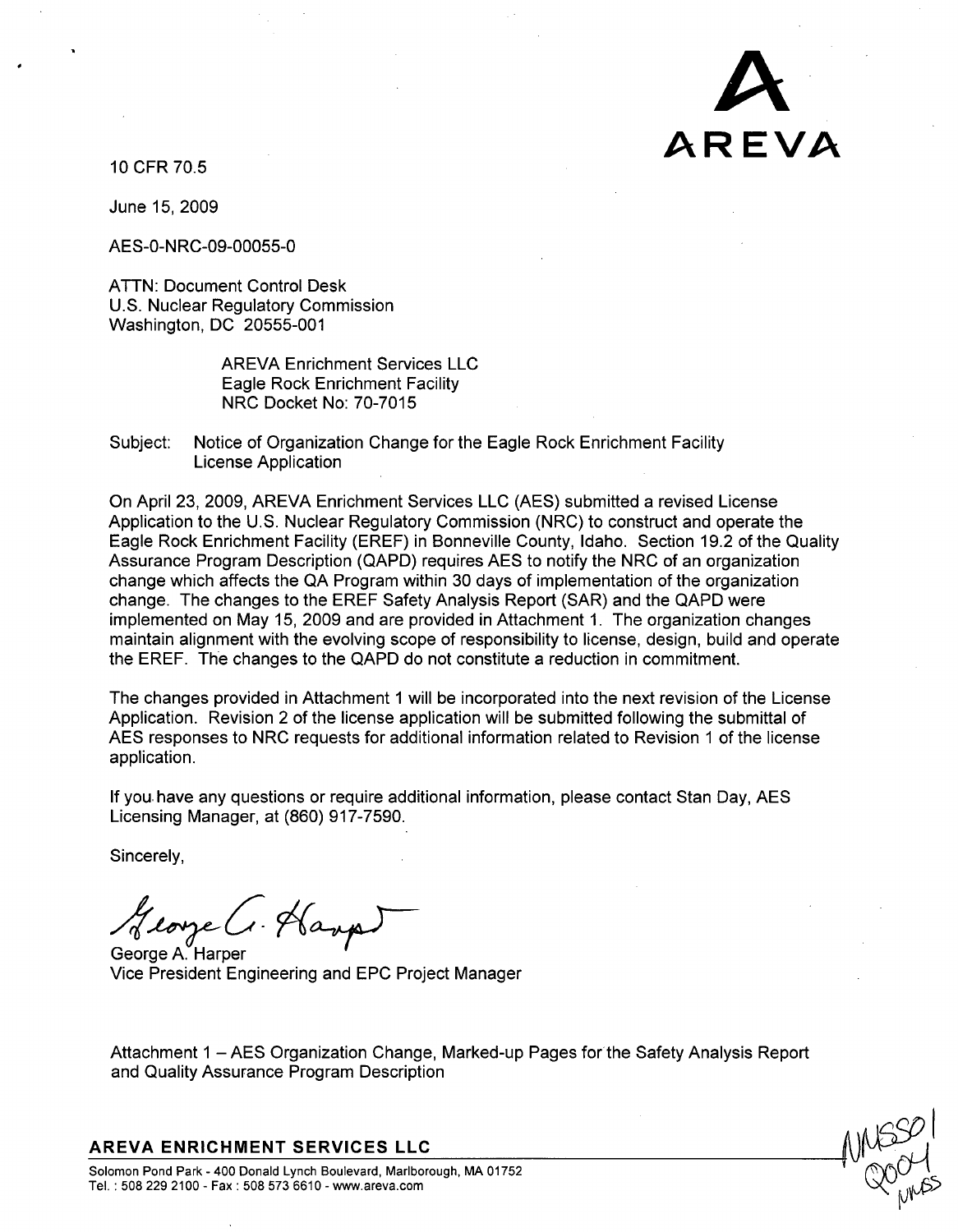AREVA Enrichment Services LLC Eagle Rock Enrichment Facility AES-0-NRC-09-00055-0 Page 2 of 2

Reference:

(1) Letter from Sam Shakir (AES) to the NRC, Revision 1 to License Application for the Eagle Rock Enrichment Facility, dated April 23, 2009.

cc: Breeda Reilly, NRC Senior Project Manager Gloria Kulesa, NRC Senior Project Manager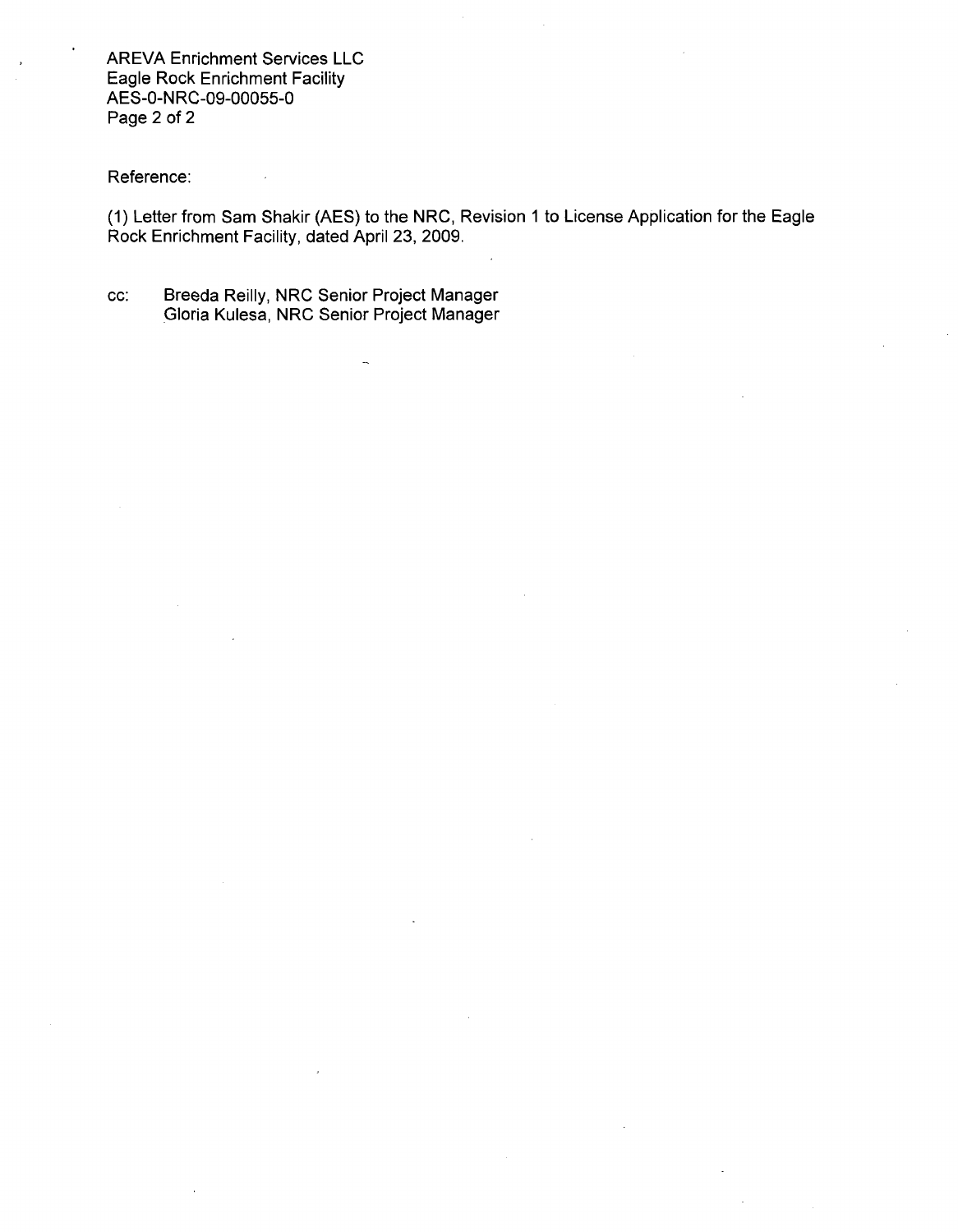AREVA Enrichment Services LLC Eagle Rock Enrichment Facility AES-0-NRC-09-00055-0 Attachment 1

# AES Organization Change

Marked-up Pages for the Safety Analysis Report and Quality Assurance Program Description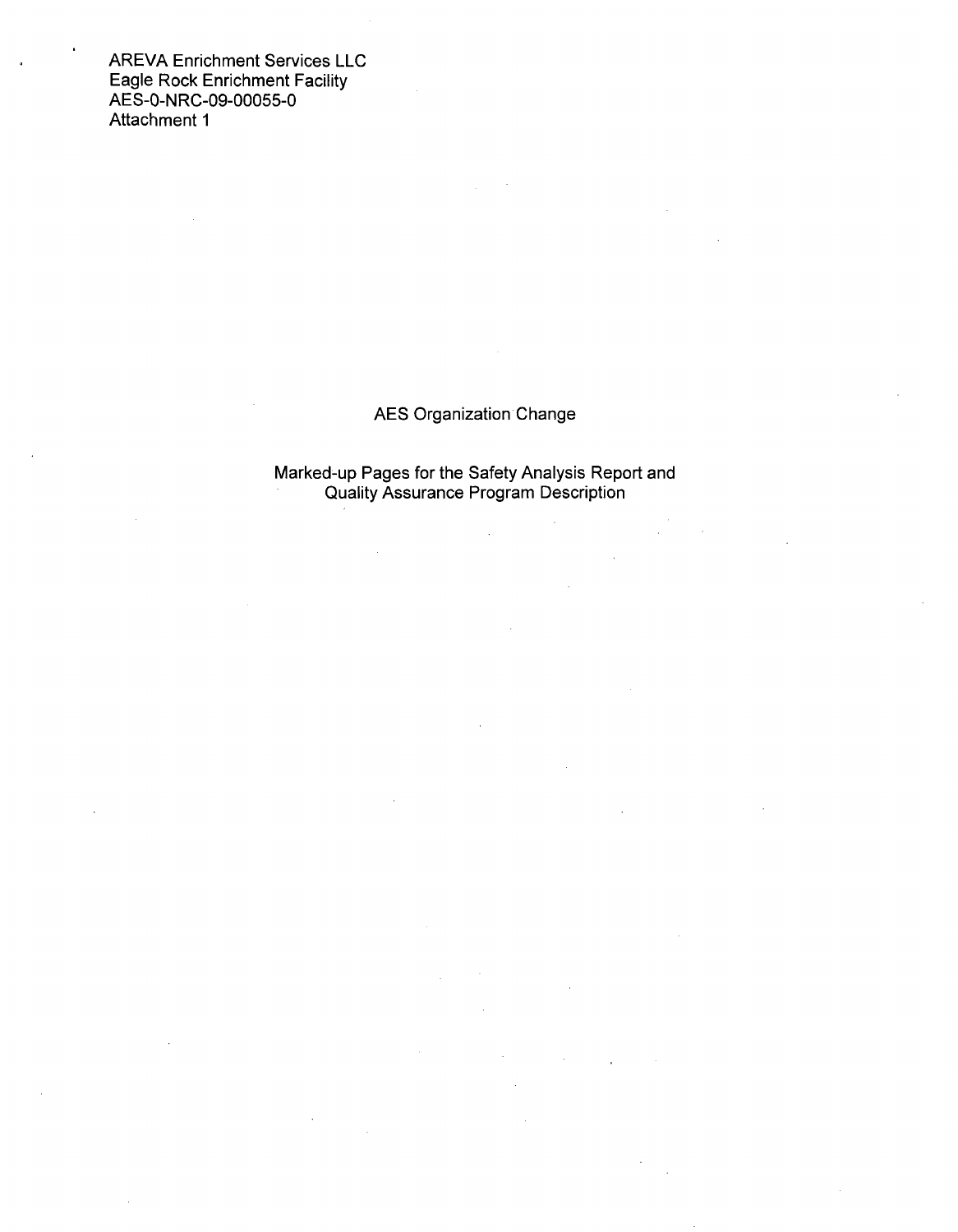## TABLE OF **CONTENTS**

|     |       |                                                                         | Page |                 |
|-----|-------|-------------------------------------------------------------------------|------|-----------------|
| 2.0 |       |                                                                         |      |                 |
| 2.1 |       |                                                                         |      |                 |
|     | 2.1.1 | Corporate Functions, Responsibilities, and Authorities 2.1-1            |      |                 |
|     | 2.1.2 | Engineering, Procurement and Construction Organization  2.1-1           |      | Deleted: Design |
|     | 2.1.3 |                                                                         |      |                 |
|     | 2.1.4 | Transition from Engineering, Procurement and Construction to Operations |      | Deleted; Design |
| 2.2 |       |                                                                         |      |                 |
|     | 2.2.1 |                                                                         |      |                 |
|     | 2.2.2 |                                                                         |      |                 |
|     | 2.2.3 |                                                                         |      |                 |
|     | 2.2.4 |                                                                         |      |                 |
| 2.3 |       |                                                                         |      |                 |
|     | 2.3.1 |                                                                         |      |                 |
|     | 2.3.2 |                                                                         |      |                 |
|     | 2.3.3 |                                                                         |      |                 |
|     | 2.3.4 |                                                                         |      |                 |
|     | 2.3.5 |                                                                         |      |                 |
|     | 2.3.6 |                                                                         |      |                 |
|     | 2.3.7 |                                                                         |      |                 |
|     | 2.3.8 |                                                                         |      |                 |
|     | 2.3.9 | Written Agreements with Offsite Emergency Resources 2.3-5               |      |                 |
| 2.4 |       |                                                                         |      |                 |

**I Eagle Rock Enrichment Facility SAR** 

 $\hat{\boldsymbol{\beta}}$ 

 $\ddot{\phantom{a}}$ 

 $\ddot{\phantom{0}}$ 

 $\ddot{\phantom{0}}$ 

 $\overline{Rev. 1a}$ <br>Page 2-i

 $\hat{\mathcal{A}}$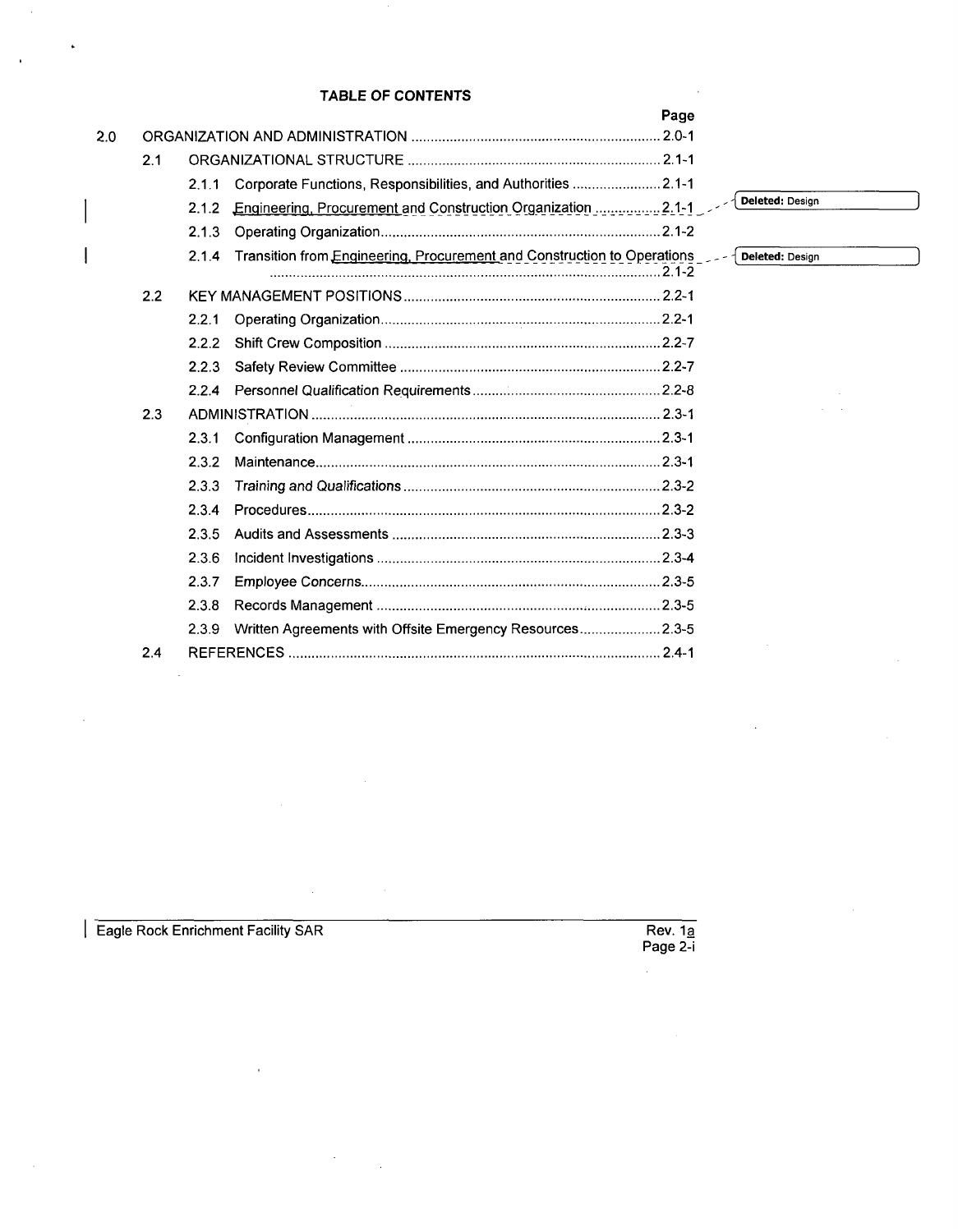## 2.0 **ORGANIZATION AND ADMINISTRATION**

This chapter describes the management system and administrative procedures for the effective implementation of Health, Safety, and Environmental functions at the Eagle Rock Enrichment Facility (EREF). The chapter presents the organizations responsible for managing the design, construction, operation, and decommissioning of the facility. The key management and supervisory positions and functions are described including the personnel qualifications for each key position at the facility.

Areva Enrichment Services (AES), LLC, a wholly owned subsidiary of Areva NC, has been formed to provide uranium enrichment services for nuclear power plants and to design, construct and operate EREF. The AES policy is to maintain a safe work place for its employees and to assure operational compliance within the terms and conditions of the license and applicable regulations. The AES President has overall responsibility for safety and compliance to this policy. In particular, AES employs the principle of keeping radiation and chemical exposures to employees and the general public as low as reasonably achievable (ALARA).

The facility organization, technical qualifications, procedures, and management controls in this license application are similar to those submitted for Nuclear Regulatory Commission (NRC) review in the LES license application for the National Enrichment Facility (NEF) (LES, 2005). The staff reviewed the NEF plans and commitments and concluded in the Safety Evaluation Report (SER) (NRC, 2005) that they provided reasonable assurance that an acceptable organization, administrative policies, and sufficient competent resources were established or committed, to satisfy the applicant's commitments for the design, construction, and operation of the facility per 10 CFR 30.33, 10 CFR 40.32, 10 CFR 70.22, 10 CFR 70.23, and 10 CFR 70.62(d). (NRC, 2005). The differences between the EREF and NEF organizations reflect AREVA's experience in operating fuel cycle facilities. Although some titles and scope of responsibility have been changed, the functions to be performed remain the same. The key differences in the EREF and NEF organization as described in the license application reviewed by the NRC in the referenced SER are as follows:

- **Organization charts are provided in the Quality Assurance Program Description (QAPD) for** the engineering, procurement and construction (EPC) phase and for the operations phase. During engineering, procurement and construction, the scope and size of the staff reporting to the Vice President Engineering and EPC Project Manager will be consistent with his overall responsibility for the engineering, construction and startup of the facility. Engineering and construction personnel will be integrated into the Operations organization to provide technical support during initial startup of the facility and transition into the operational phase. As the facility nears completion, systems will undergo acceptance testing as required by procedure, followed by turnover from the construction organization to the operations organization. Once operational, the Project Manager will be responsible for the engineering, procurement, construction and startup of any facility modifications and expansion.
- \* The Quality Assurance Manager and the Safety Review Committee report directly to the AES President rather than the Plant Manager.
- \* The position of Radiation Protection/Chemistry Manager reporting to the Environmental, Health, Safety and Licensing Manager is established at the EREF with the overall
- responsibility for the implementation of EREF programs designed to ensure the protection of workers and the public from radiological and non-radiological chemical exposures.

Eagle Rock Enrichment Facility SAR Rev. 1a

| Deleted: An o       |
|---------------------|
| Deleted: is         |
| Deleted: design and |
| Deleted: 's staff   |
| Deleted: design     |
| Deleted: Design     |

Page 2.0-1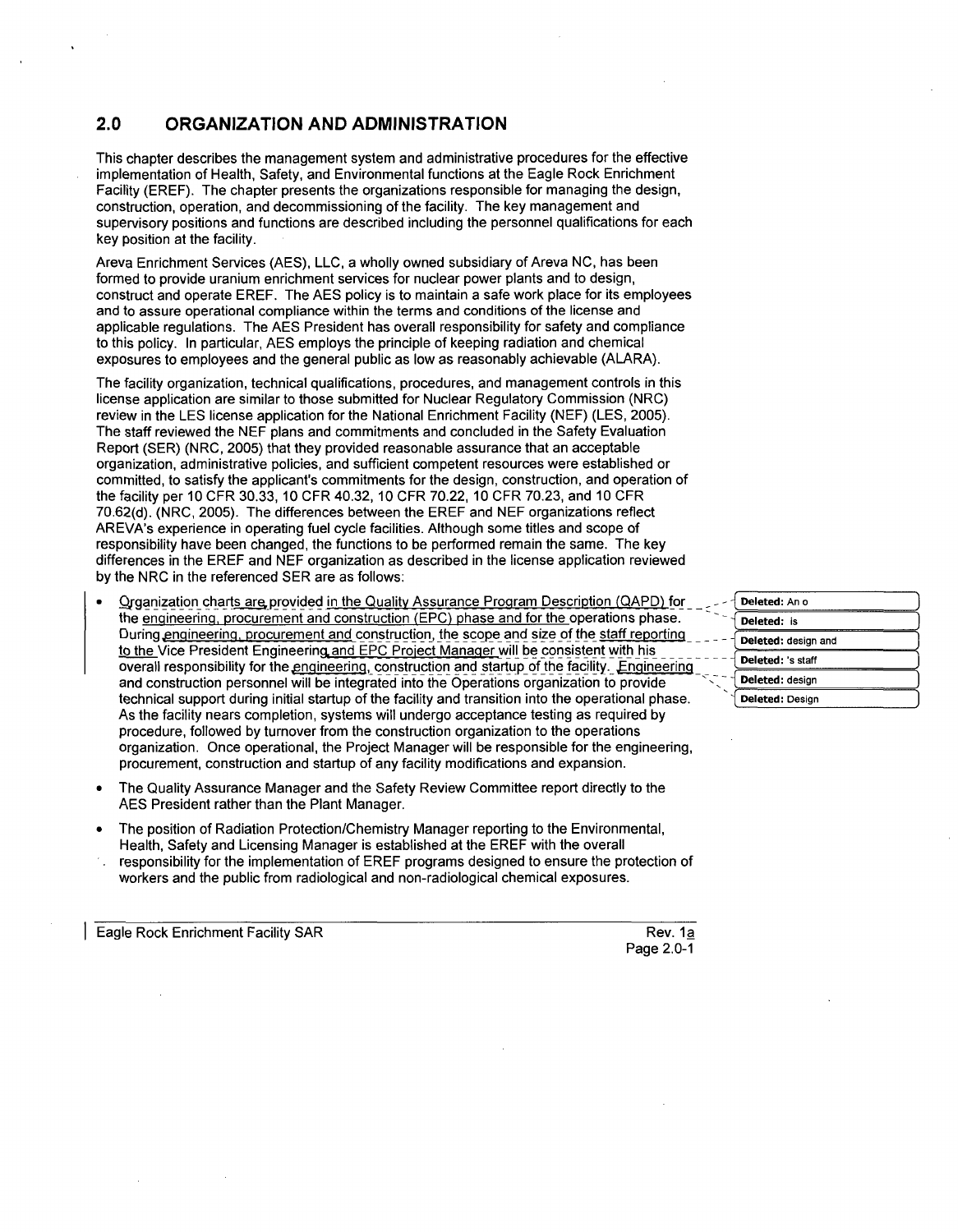## 2.1 **ORGANIZATIONAL STRUCTURE**

The AES organizational structure is described in the following sections. The organizational structure indicates the lines of communication and management control of activities associated with the engineering, procurement, construction, operation, and decommissioning of the facility.

### 2.1.1 Corporate Functions, Responsibilities, and Authorities

AREVA Enrichment Services (AES), LLC is a Delaware limited liability corporation. It has been formed solely to provide uranium enrichment services for commercial nuclear power plants. AES is a wholly owned subsidiary of AREVA NC Inc. AES is further described in Chapter 1, Section 1.2.

AES is responsible for the design, quality assurance, construction, operation, and decommissioning of the enrichment facility. The AES President has overall responsibility for these functions of the enrichment facility. Reporting to the President during the engineering. procurement and construction phase are the Vice President Engineering and EPC Proiect Manager and the Quality Assurance (QA) Manager as shown in Figure A-2 of the Quality Assurance Program Description (QAPD). Reporting to the President during the operating phase are the Plant Manager, the QA Manager, and the Safety Review Committee. Figure **A-1** of the QAPD, Eagle Rock Enrichment Facility Organizational Chart, shows the authority and lines of communication for the operating phase.

## 2.1.2 **Engineering,** Procurement and Construction **Organization**

AES has contracted Enrichment Technology Company Limited (ETC) to design the core process technology while an architect/engineering firm will be contracted to further specify, design, and build the supporting structures and systems of the facility. AREVA NP conducted the site characterization and performed the Integrated Safety Analysis in support of the license application.

During the construction phase, preparation of construction documents and construction itself are contracted to qualified contractors. The AES Vice President Engineering and EPC Project Manager is responsible for managing the engineering, construction, initial startup, and procurement activities. A Deputy EPC Proiect Manager may assist the EPC Proiect Manaqer in Planning and implementation of the EPC activities. Contractor QA Programs will be reviewed by AES QA and must be approved before work can start.

ETC will design, manufacture, and deliver to the site the centrifuges necessary for facility operation. In addition, ETC is supplying technical assistance and consultation for the facility. ETC has extensive experience in the gas centrifuge uranium enrichment process since it has supplied gas centrifuge technology to both URENCO and AREVA for enrichment plants in Europe and the United States. ETC is also conducting technical reviews of the design activities of the supporting structures and systems as appropriate to ensure that they are in accordance with ETC core process design requirements.

For procurement involving the use of vendors located outside the U.S., AES selects vendors only after a determination that their quality assurance programs meet the AES requirements. Any components supplied to AES are designed to meet applicable domestic industry code requirements or their equivalents as stated by the equipment specifications.

**I Eagle Rock Enrichment Facility SAR Rev. 18** 

Deleted: design

Deleted: Design

Deleted: design

Page 2.1-1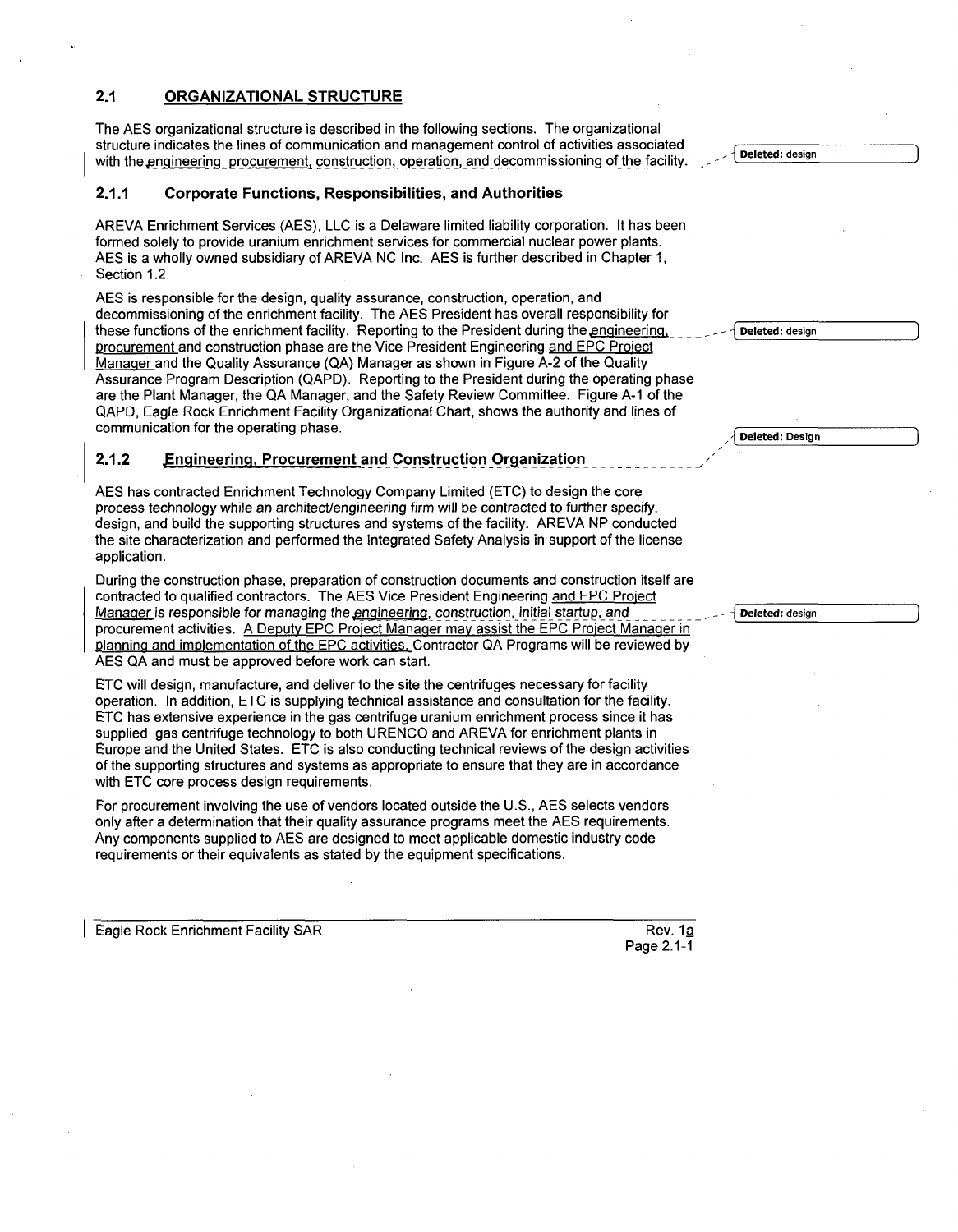The Vice President Engineering and EPC Project Manager is responsible for managing the work and contracts with ETC. Also reporting to the Vice President Engineering and EPC Project Manager are the individuals responsible for the areas of procurement, construction ... \_engneerinq and design, licensing, safety systems, andltart-up, The lines of communication of  key management positions within the engineering, procurement and construction organization are shown in Figure A-2 of the QAPD.

Position descriptions of key management personnel in the engineering, procurement and construction organization will be accessible to all affected personnel and the NRC.

## **2.1.3 Operating Organization**

In addition to design and construction, preoperational testing and initial start-up, AES has direct problement responsibility for operation and maintenance of the facility.

The AES president has overall responsibility for the operation of the enrichment facility. He is also responsible for the QA Program. In the discharge of these responsibilities, he directs the activities of the following groups:

- **"** Plant Management
- Quality Assurance
- **Safety Review Committee**
- Human Resources

The Plant Manager reports to the AES President and is responsible for the operation and maintenance of the EREF. In the discharge of these responsibilities, he directs the activities of the following groups:

- **Operations**
- Environmental, Health, Safety and Licensing
- Uranium Management
- **"** Training
- Project Management (including Engineering, Procurement, Construction, Startup and the Technology Supplier)

The responsibilities, authorities, and lines of communication of key management positions within the operating organization are discussed in Section 2.2, Key Management Positions.

The QA Manager has the authority and responsibility to contact directly the AES President with any Quality Assurance concerns during operation.

Position descriptions for key management personnel in the operating organization will be accessible to all affected personnel and to the NRC.

## 2.1.4 Transition from Engineering, Procurement and Construction to **The Construction of the Construction Operations**

AES is responsible for the design, quality assurance, construction, testing, initial startup, operation, and decommissioning of the facility.

Eagle Rock Enrichment Facility SAR Rev. 1a

| Deleted: managers             |  |
|-------------------------------|--|
| Deleted: and                  |  |
| Deleted: (system integration) |  |
| Deleted: operations (         |  |
| Deleted: ).                   |  |
| Deleted: design               |  |
| Deleted: design               |  |

Page 2.1-2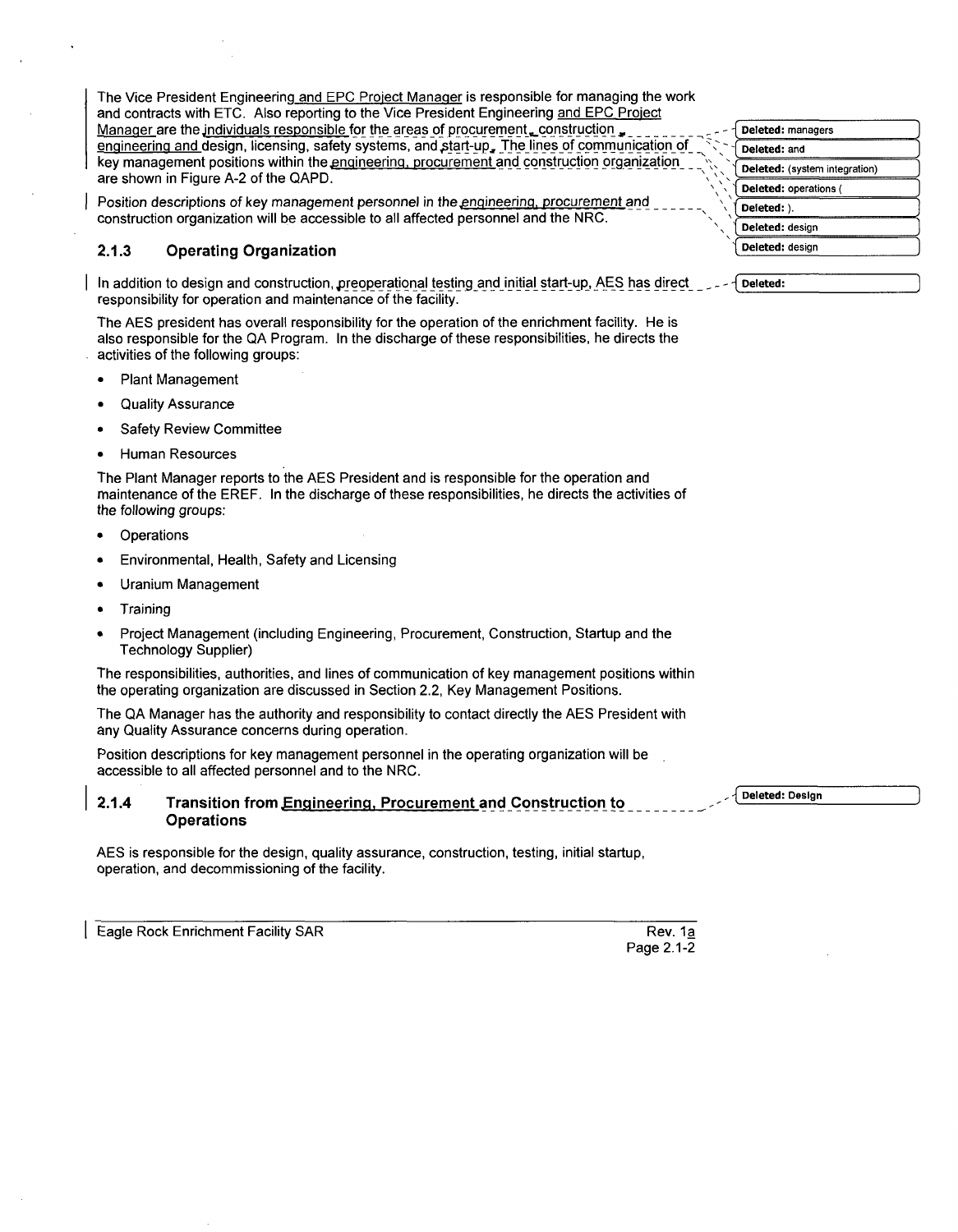## **2.3** ADMINISTRATION

This section summarizes how the activities that are essential for implementation of the management measures and other EHS&L functions are documented in formally approved, written procedures, prepared in compliance with a formal document control program. The mechanism for reporting potentially unsafe conditions or activities to the EHS&L organization and facility management is also summarized. Details of the management measures are provided in Chapter 11, Management Measures.

## **2.3.1** Configuration Management

Configuration management is provided for Items Relied on for Safety (IROFS) throughout facility design, construction, testing, and operation. Configuration management provides the means to establish and maintain a technical baseline for the facility based on clearly defined requirements. During design and construction, the Vice President Engineering and EPC Project Manager has responsibility for configuration management through the design control process. Selected documentation is controlled under the configuration management system in accordance with appropriate QA program required procedures associated with design control, document control, and records management. Design changes to IROFS undergo formal review, including interdisciplinary reviews as appropriate, in accordance with these procedures.

Configuration management provides the means to establish and maintain the essential features of the design basis of IROFS. As the project progresses from design and construction to operation, configuration management is maintained by the facility engineering organization as the overall focus of activities changes.

Additional details on Configuration Management are provided in Chapter 11, Management Measures.

## **2.3.2** Maintenance

The maintenance program will be implemented for the operations phase of the facility. Preventive maintenance activities, surveillance, and performance trending provide reasonable and continuing assurance that IROFS will be available and reliable to perform their safety functions.

The purpose of planned and scheduled maintenance for IROFS is to ensure that the equipment and controls are kept in a condition of readiness to perform the planned and designed functions when required. Appropriate plant management is responsible for ensuring the operational readiness of IROFS under this control. For this reason, the maintenance function is administratively closely coupled to operations. The maintenance organization plans, schedules, tracks, and maintains records for maintenance activities.

Maintenance activities generally fall into the following categories:

- **"** Corrective maintenance
- Preventive maintenance
- \* Surveillance/monitoring
- Functional testing.

These maintenance categories are discussed in detail in Chapter 11, Management Measures.

Eagle Rock Enrichment Facility SAR Rev. 1a and 7 November 2012 12:00 November 2014

Page 2.3-1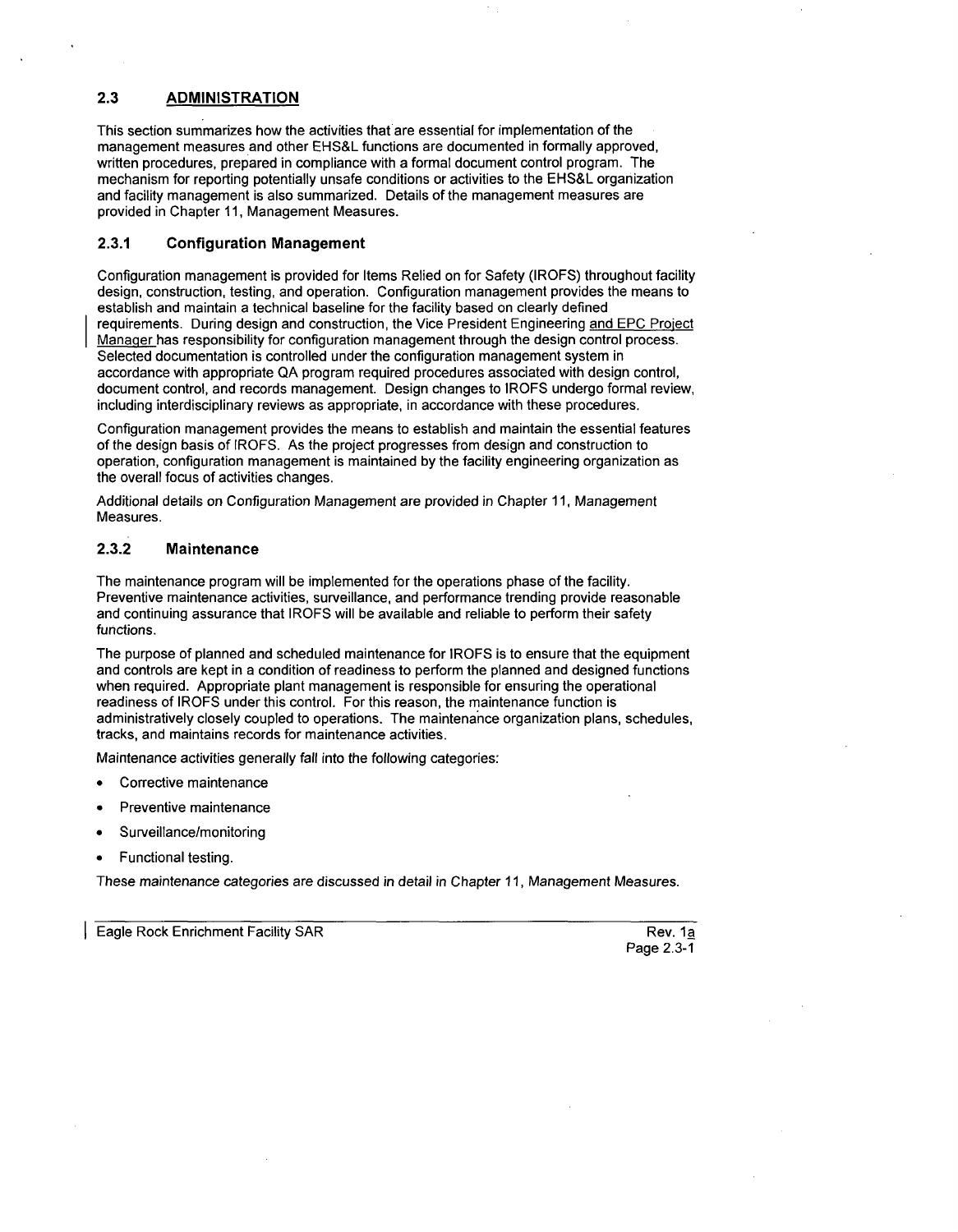#### **1.0 INTRODUCTION AND ORGANIZATION**

The Quality Assurance Program Description (QAPD) described herein applies to the design, fabrication, testing, operation, and decommissioning of the Eagle Rock Enrichment Facility and meets the requirements of 10 CFR 70.64 (a) (1), "Quality standards and records." The Eagle Rock Enrichment Facility is located in Bonneville County, Idaho. The QAPD is applied as described in Section 2.0 of this QAPD.

## **1.1 ORGANIZATION**

- 1.1.1 AREVA Enrichment Services, LLC (AES) maintains overall responsibility for design, refurbishment, construction, start-up, operations, and decommissioning of the Eagle Rock Enrichment Facility.
- 1.1.2 Figure **A-1** of this QAPD shows the site management operating organization for the Eagle Rock Enrichment Facility (EREF).
- 1.1.3 Figure A-2 of the QAPD shows the engineering, procurement, construction, and initial start-up organization of the EREF.

### 1.2 **DESIGN, CONSTRUCTION,** START-UP, **AND OPERATIONS ORGANIZATION**

- 1.2.1 The AES President has overall responsibility for the design, construction, startup, and operation of the Eagle Rock Enrichment Facility.
- 1.2.2 The AES President has overall responsibility for the Quality Assurance (QA) Program and for determining the status, adequacy, and effectiveness of the QAPD.
- 1.2.3 The AES President has designated the Vice President Engineering and Engineering, Procurement and Construction (EPC) Project Manager the responsibility for design, construction, procurement, and initial start-up for the Eagle Rock Enrichment Facility. The QAPD is binding on all AES and contractor personnel involved with the Eagle Rock Enrichment Facility.
- 1.2.4 A Deputy EPC Proiect Manager may assist the EPC Proiect Manager in planning and implementation of EPC activities.
- 1.2.5 The AES President has designated the Plant Manager the responsibility for operation, maintenance, and associated support activities for the Eagle Rock Enrichment Facility.
- **1.2,6** The QA Manager reports to the AES President and has independent oversight responsibility for implementation of the QAPD. The QA Manager has direct access to the AES President for QA matters.

**I Eagle Rock Enrichment Facility QAPD Rev. 1a** 

Page 1

Deleted: design

Deleted: 4

Deleted: 5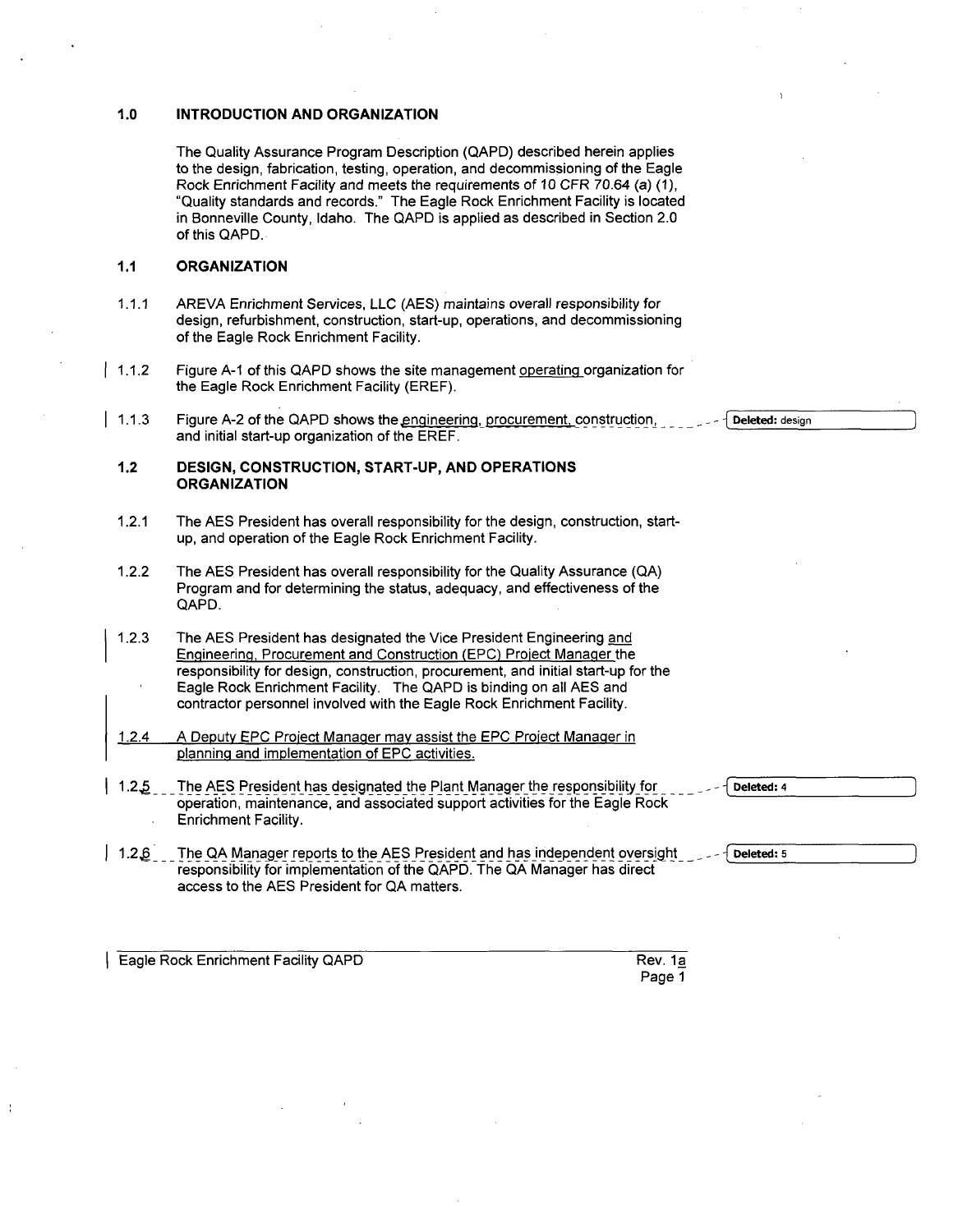| 1.2Z       | The Quality Assurance Auditors report to the QA Manager and have the<br>responsibility for performing audits related to the implementation of the QA<br>Program.                                                                                                                                                                                                                                                                                                                                                      | Deleted: 6  |
|------------|-----------------------------------------------------------------------------------------------------------------------------------------------------------------------------------------------------------------------------------------------------------------------------------------------------------------------------------------------------------------------------------------------------------------------------------------------------------------------------------------------------------------------|-------------|
| 1.22       | The Quality Assurance Inspectors report to the QA Manager and have the<br>responsibility for performing inspections related to the implementation of the<br>QA Program.                                                                                                                                                                                                                                                                                                                                               | Deleted: 7  |
| 1.29       | The Quality Assurance Technical Support personnel report to the QA Manager<br>and have the responsibility for providing technical support related to the<br>implementation of the QA Program.                                                                                                                                                                                                                                                                                                                         | Deleted: 8  |
| $1.2 - 10$ | The Operations Manager reports to the Plant Manager and is responsible for<br>day-to-day facility operations activities at the Eagle Rock Enrichment Facility.<br>Inherent in this responsibility is the assurance that the operations are<br>conducted safely and in compliance with license conditions. The Operations<br>Manager is also responsible for the plant maintenance function, which includes<br>activities to assure that Items Relied On For Safety (IROFS) are reliable and<br>available when needed. | Deleted: 9  |
| $1.2 - 11$ | The Production Managers report to the Operations Manager. The Production<br>Managers are responsible for enrichment operations, feed and withdrawal<br>operations, utilities, shift operations, packaging, and transportation.                                                                                                                                                                                                                                                                                        | Deleted: 10 |
| $1.2 - 12$ | The Production Supervisors report to their respective Production Manager.<br>The Production Supervisors are directly responsible for control of materials,<br>personnel, equipment and activities in specific areas. These responsibilities<br>include assuring that formal approved procedures are available and adhered to<br>by operators and other applicable personnel.                                                                                                                                          | Deleted: 11 |
| $1.2 - 13$ | The Maintenance Manager reports to the Operations Manager. The<br>Maintenance Manager is responsible for safe and reliable performance of<br>preventive and corrective maintenance and support services on systems,<br>structures, and components (including IROFS), and for integrated planning and<br>scheduling.                                                                                                                                                                                                   | Deleted: 12 |
| $1.2 - 14$ | The Uranium Management Manager reports to the Plant Manager. The<br>Uranium Management Manager is responsible for $UF6$ cylinder management<br>(including compliance with transportation requirements) and directing the<br>scheduling of enrichment operations to ensure smooth enrichment process<br>output. This includes activities such as ensuring proper feed material and<br>maintenance equipment are available for the facility.                                                                            | Deleted: 13 |
| $1.2 - 15$ | The Training Manager reports to the Plant Manager. The Training Manager is<br>responsible for the development, implementation, and administration of the<br>plant training programs, including maintenance of the plant training database.<br>The training programs provided and/or coordinated by the Training Manager<br>address qualifications of workers to perform work as well as required safety<br>training.                                                                                                  | Deleted: 14 |
|            | Eaela Daek Enrichmant Eaeility OADD<br>$D_{av}$ 1.                                                                                                                                                                                                                                                                                                                                                                                                                                                                    |             |

 $\mathcal{L}^{\text{max}}_{\text{max}}$ 

Rev. 1<u>a</u><br>Page 2

| Eagle Rock Enrichment Facility QAPD

 $\mathcal{L}^{\text{max}}_{\text{max}}$  , where  $\mathcal{L}^{\text{max}}_{\text{max}}$ 

 $\frac{1}{\sqrt{2\pi}}\left(\frac{1}{\sqrt{2\pi}}\right)^{1/2}$ 

 $\mathcal{L}^{\mathcal{L}}$ 

 $\mathcal{A}^{\text{max}}_{\text{max}}$ 

 $\hat{\mathcal{A}}$ 

 $\frac{1}{2}$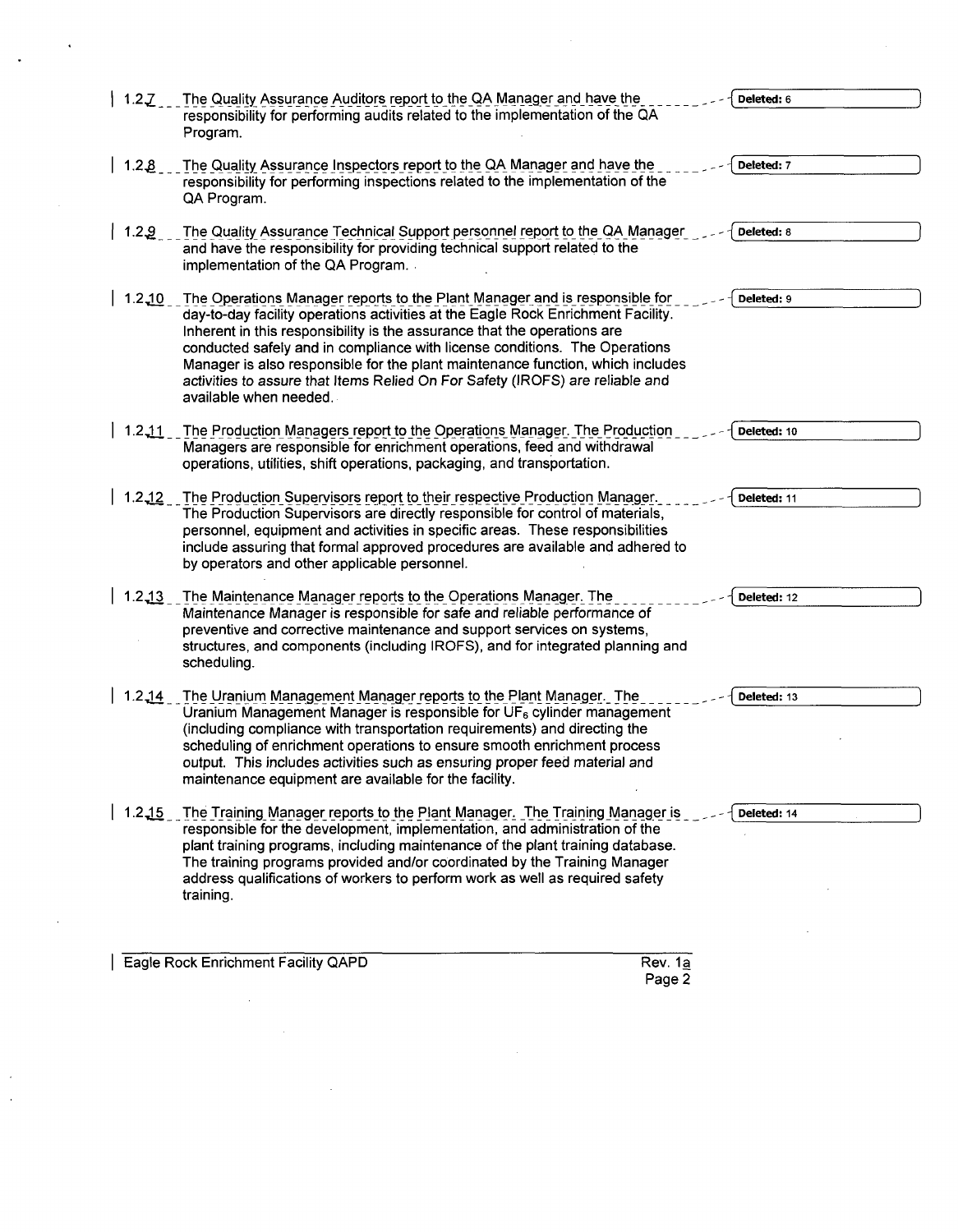| 1.216      | The Project Manager reports to the Plant Manager. The Project Manager has<br>the overall responsibility for managing the engineering, construction, initial<br>startup and procurement activities of facility modifications and expansion. This<br>involves managing the work and contracts with the Technology Supplier<br>(Enrichment Technology Company (ETC)).                                                                                                                                                                                                                                                                                                                                                                                                                                                                                                                                                                                                                                                                        | Deleted: 15 |
|------------|-------------------------------------------------------------------------------------------------------------------------------------------------------------------------------------------------------------------------------------------------------------------------------------------------------------------------------------------------------------------------------------------------------------------------------------------------------------------------------------------------------------------------------------------------------------------------------------------------------------------------------------------------------------------------------------------------------------------------------------------------------------------------------------------------------------------------------------------------------------------------------------------------------------------------------------------------------------------------------------------------------------------------------------------|-------------|
| 1.217      | The Engineering Manager reports to the Project Manager. The Engineering<br>Manager is responsible for site characterization; facility design and the design<br>control process; configuration management; engineering; and acceptance test<br>coordination, including test control of facility modifications and expansion. The<br>Engineering Manager is also responsible for records management and<br>document control, and approving disposition of nonconforming items when<br>dispositioned as "repair" or "use-as-is" during operations.                                                                                                                                                                                                                                                                                                                                                                                                                                                                                           | Deleted: 16 |
| $1.2 - 18$ | The Procurement Manager reports to the Project Manager. The Procurement<br>Manager is responsible for procurement; providing procurement material<br>control services (including supplier qualification coordination, purchasing,<br>contracting, receiving and control of nonconforming items); and material control<br>(including handling, storage and shipping). The Procurement Manager is also<br>responsible for supply strategy and development of qualified long-lead-time<br>and complex-system suppliers.                                                                                                                                                                                                                                                                                                                                                                                                                                                                                                                      | Deleted: 17 |
| $1.2 - 19$ | The Construction Manager reports to the Project Manager. The Construction<br>Manager is responsible for managing the construction of facility modifications<br>and expansion to the Eagle Rock Enrichment Facility. This responsibility<br>includes managing the activities of qualified contractors who are tasked with<br>the preparation of construction documents and the construction of facility<br>modifications and expansion.                                                                                                                                                                                                                                                                                                                                                                                                                                                                                                                                                                                                    | Deleted: 18 |
| 1.220      | The Startup Manager reports to the Project Manager. The Startup Manager is<br>responsible for the overall preoperational and startup test program of facility<br>modifications and expansion. This individual is responsible for the<br>development of preoperational and startup test procedures, providing technical<br>advice to personnel conducting the tests, briefing personnel responsible for<br>operation of the plant during the tests, ensuring that the tests are performed in<br>accordance with the applicable procedures, and generating test reports.                                                                                                                                                                                                                                                                                                                                                                                                                                                                    | Deleted: 19 |
| 1.221      | The Environmental, Health, Safety, and Licensing Manager reports to the Plant<br>Manager. The Environmental, Health, Safety, and Licensing Manager has the<br>overall responsibility for the development and implementation of programs<br>addressing worker health and safety; environmental protection; and<br>licensing/permitting, including monitoring compliance with those licenses and<br>permits. The Environmental, Health, Safety, and Licensing Manager is<br>responsible for the following areas: nuclear criticality safety, radiation<br>protection/chemistry, environmental protection, integrated safety analysis,<br>industrial hygiene and safety, chemical safety, fire protection, security,<br>emergency preparedness, licensing and compliance, and nuclear material<br>safeguards. The responsibility of the Environmental, Health, Safety, and<br>Licensing Manager, with respect to operations, is only to confirm the safety of<br>these operations. However, the Environmental, Health, Safety, and Licensing | Deleted: 20 |

 $\hat{\mathcal{A}}$ 

| Eagle Rock Enrichment Facility QAPD | <b>Rev. 1a</b> |
|-------------------------------------|----------------|
|                                     | Dese 1         |

 $\ddot{\phantom{a}}$ 

Rev.  $1\overline{a}$ <br>Page 3

 $\bar{\beta}$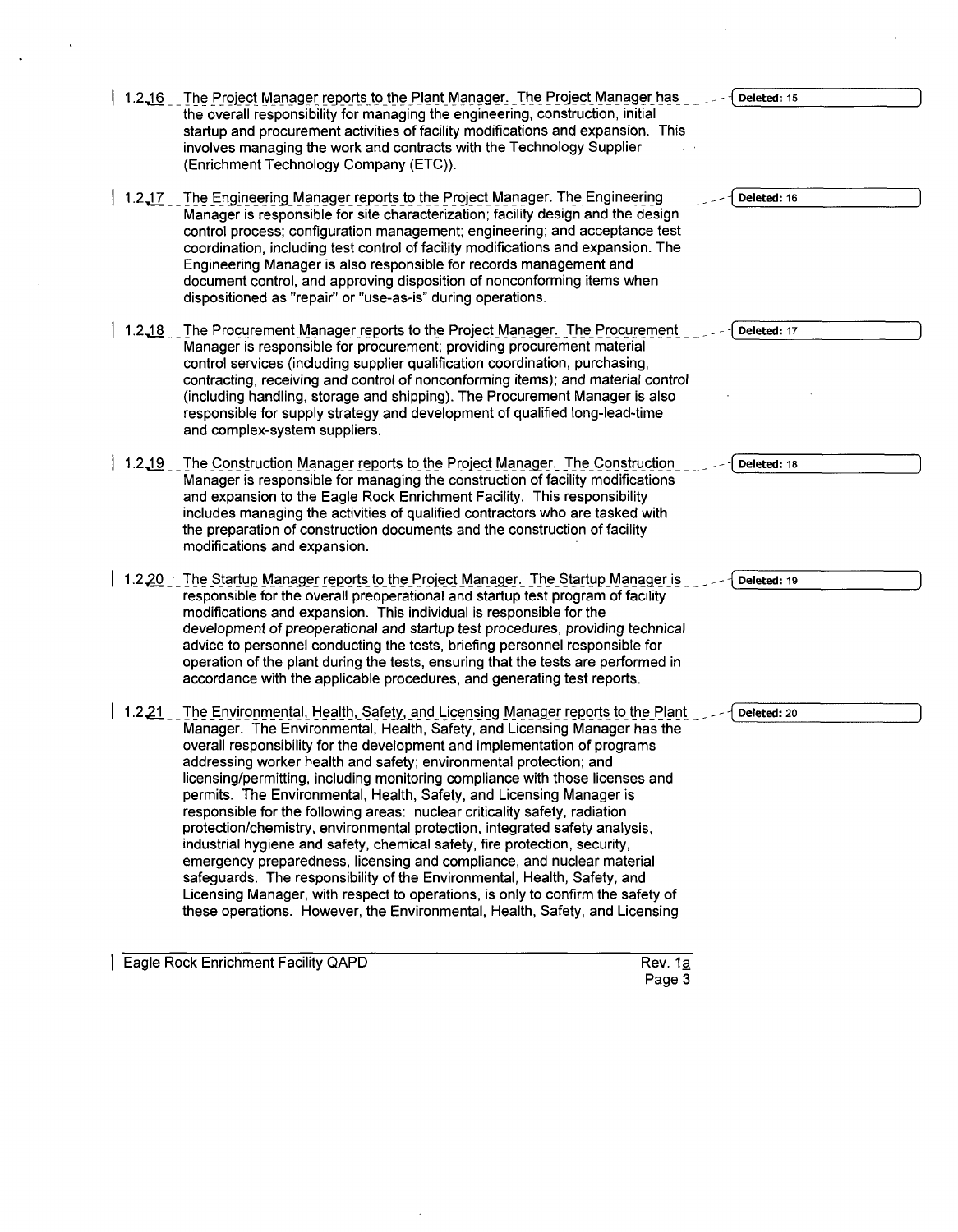Manager has the authority to order shutdown and approve re-start of operations that are judged to be unsafe for continued operation or noncompliant with applicable regulatory requirements.

- $\vert$  1.2.22 The Nuclear Criticality Safety Manager reports to the Environmental, Health, Safety, and Licensing Manager. The Nuclear Criticality Safety Manager is responsible for the development and implementation of the nuclear criticality safety program. Key responsibilities include the performance of nuclear criticality safety analyses and evaluations of applicable operations involving special nuclear material and changes to those operations; establishing limits and controls based on those analyses and evaluations; assuring the proper incorporation of limits and controls into applicable procedures and instructions; and monitoring plant compliance with nuclear criticality safety requirements. **-(** Deleted: 21
- **1.2,23** \_\_The Radiation Protection/Chemistry Manager reports to the Environmental, Health, Safety, and Licensing Manager. The Radiation Protection/Chemistry Manager is responsible for the development and implementation of the programs to limit personnel radiological exposures and environmental impacts associated with facility operations, including the As Low As Reasonably Achievable (ALARA) program. The Radiation Protection/Chemistry Manager is also responsible for the implementation of chemistry analysis programs and procedures for the facility. In matters involving radiological protection, the Radiation Protection/Chemistry Manager has direct access to the Plant Manager.
- 1.2.24 The Safety, Security, and Emergency Preparedness Manager reports to the. Environmental, Health, Safety, and Licensing Manager. The Safety, Security, and Emergency Preparedness Manager is responsible for implementation and maintenance of the integrated safety analysis, industrial hygiene and safety, chemical safety, fire protection, security, and emergency preparedness.
- 1.2.25 The Licensing and Compliance Manager reports to the Environmental, Health, Safety, and Licensing Manager. The Licensing and Compliance Manager is responsible for regulatory oversight functions, regulatory and environmental compliance, facility change process, and commitment management.
- 1.2.26 The Safeguards Manager reports to the Environmental, Health, Safety, and Licensing Manager. The Safeguards Manager is responsible for ensuring the proper implementation of the Fundamental Nuclear Material Control Plan. This position is separate from and independent of other departments to ensure a definite division between the safeguards group and the other departments. In matters involving safeguards, the Safeguards Manager has direct access to the Plant Manager.
- 1.2.27 The Information Technology (IT) Manager reports to the Project Manager and is responsible for maintaining all computer software programs related to the nuclear material accounting at EREF. This individual is also responsible for EREF computer database for generation of nuclear material control charts.

**I Eagle Rock Enrichment Facility QAPD Rev. 1a** 

Deleted: 22 Deleted: **23** Deleted: 24 4 Deleted: **25 ý** Deleted: **26**

Page 4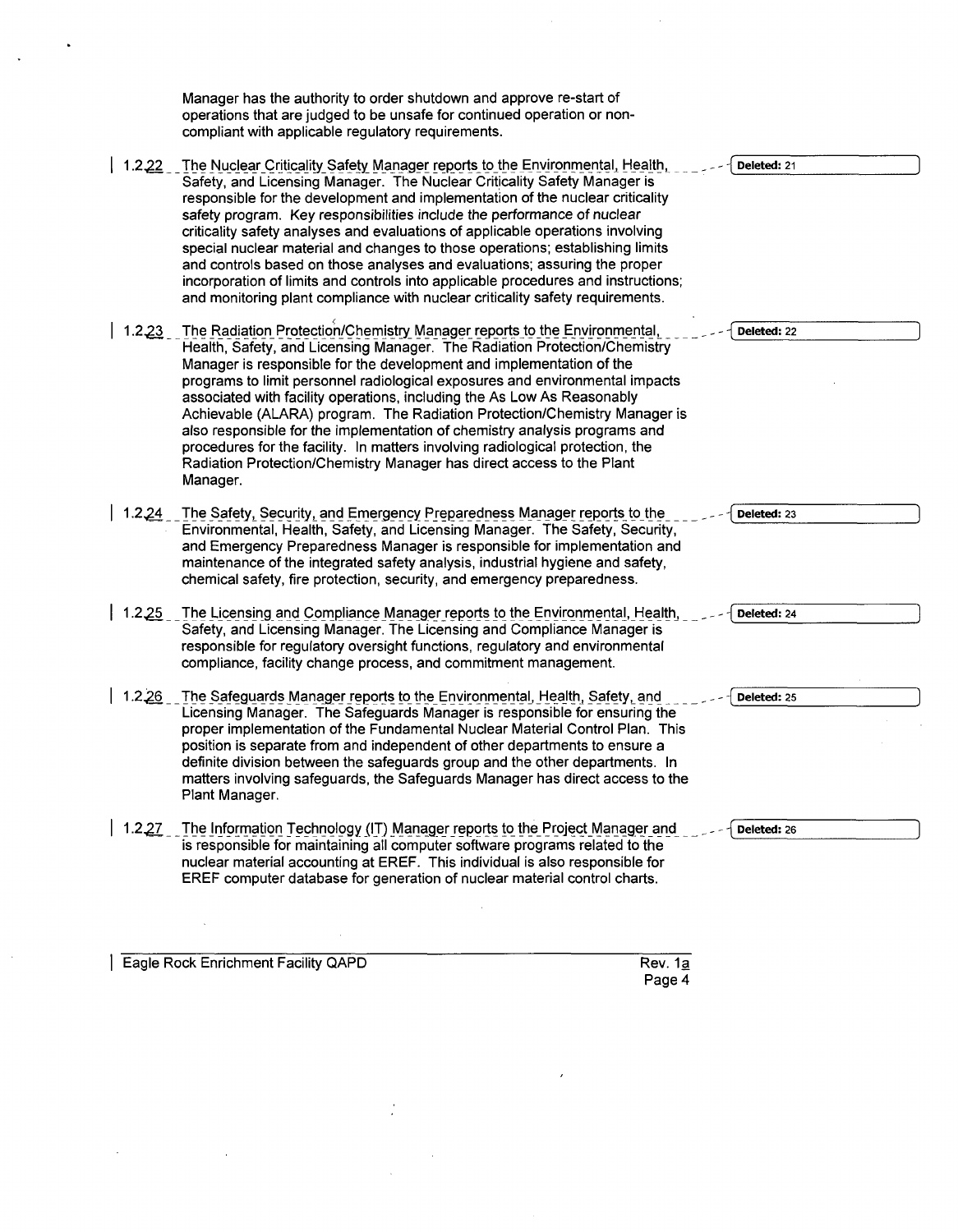1.2.28 A Safety Review Committee (SRC) is established to assist with the safe operation of the facility. The SRC reports to the President and provides technical and administrative review and evaluation of operations that could impact plant worker safety, public safety, or the environment.

### **1.3 QA RESPONSIBILITIES**

The QA Manager is responsible for independent oversight of Eagle Rock Enrichment Plant activities covered by this QAPD. This includes maintenance of the QAPD and assessing its effective implementation. This includes the responsibility and authority for:

- 1.3.1 Maintaining the QAPD for the Eagle Rock Enrichment Facility;
- 1.3.2 Reviewing and approving implementing procedures;
- 1.3.3 Reviewing and approving supplier QA programs;
- 1.3.4 Providing oversight of supplier QA program implementation;
- 1.3.5 Performing QA technical reviews of procurement documents;
- 1.3.6 Maintaining the Approved Suppliers List (ASL);
- 1.3.7 Administering the corrective action and nonconformance process;
- 1.3.8 Administering the Auditor and Lead Auditor certification process;
- 1.3.9 Monitoring the implementation of the QAPD and assessing the effectiveness of the QAPD through audit and surveillance;
- 1.3.10 Investigating any aspect of the QAPD to identify problems with execution and to verify that corrective action is taken in a timely manner;
- 1.3.11 Stopping unsatisfactory'work or controlling further processing when warranted for safety considerations;
- 1.3.12 Attending status meetings, and staying abreast of day-to-day activities to ensure adequate oversight;
- 1.3.13 Providing quality control activities for purchased and in-house manufactured items.

#### **1.4 QUALITY** PHILOSOPHY

The organizational philosophy regarding Quality is based on the following principles:

1.4.1 Quality is achieved by those responsible for performing work. This includes identifying, correcting, or recommending solutions for quality problems.

**Eagle Rock Enrichment Facility QAPD** Rev. 1a

Page 5